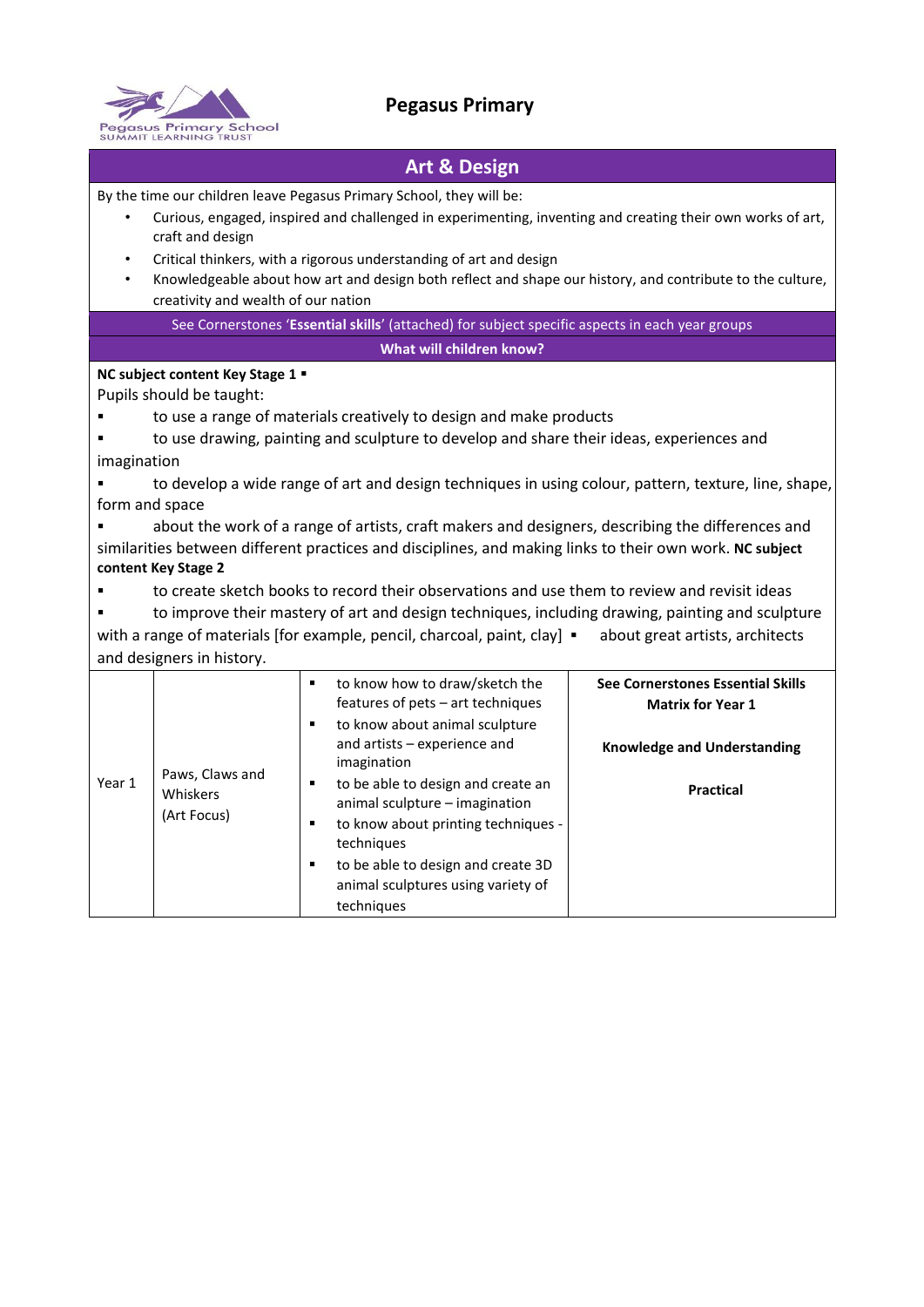

| to know how to use a range of<br>٠<br>materials creatively to design<br><b>EYFS</b><br>Wassily Kandinsky<br>and make products<br>Year<br>to know how to use drawing,<br>٠<br>Elma Thomas<br>painting and sculpture to<br>Moon Zoom<br>develop and share their ideas,<br>Year<br>Memory Box<br>Henri Matisse<br>experiences and imagination<br>Superheroes<br>2<br>to know how to develop a wide<br>٠<br>Bright Lights, Big<br>Year<br>range of art and design<br><b>William Morris</b><br>City<br>3<br>techniques in using colour,<br>The Enchanted<br>Year<br>pattern, texture, line, shape,<br>Woodland<br>Georgia O'Keeffe<br>form and space<br><b>Dinosaurs</b><br>4<br><b>Splendid Skies</b><br>to know about the work of a<br>٠<br>Year<br>Georges Seurat<br>range of artists, craft makers<br>5<br>and designers, describing the<br>Year<br>Kara Walker<br>differences and similarities<br>6 |
|-----------------------------------------------------------------------------------------------------------------------------------------------------------------------------------------------------------------------------------------------------------------------------------------------------------------------------------------------------------------------------------------------------------------------------------------------------------------------------------------------------------------------------------------------------------------------------------------------------------------------------------------------------------------------------------------------------------------------------------------------------------------------------------------------------------------------------------------------------------------------------------------------------|
|-----------------------------------------------------------------------------------------------------------------------------------------------------------------------------------------------------------------------------------------------------------------------------------------------------------------------------------------------------------------------------------------------------------------------------------------------------------------------------------------------------------------------------------------------------------------------------------------------------------------------------------------------------------------------------------------------------------------------------------------------------------------------------------------------------------------------------------------------------------------------------------------------------|

|                   |                                                                                                                                   | disciplines, and making links to<br>their own work.                                                                                                                                                                                                                                                                                                                                                                                                                                                                                                                                                                                            |                                                                                                                         |
|-------------------|-----------------------------------------------------------------------------------------------------------------------------------|------------------------------------------------------------------------------------------------------------------------------------------------------------------------------------------------------------------------------------------------------------------------------------------------------------------------------------------------------------------------------------------------------------------------------------------------------------------------------------------------------------------------------------------------------------------------------------------------------------------------------------------------|-------------------------------------------------------------------------------------------------------------------------|
| Aut 1             | <b>Art Day Focus</b>                                                                                                              | In the style of artist $-$ see table<br>٠                                                                                                                                                                                                                                                                                                                                                                                                                                                                                                                                                                                                      |                                                                                                                         |
| Year <sub>2</sub> | Scented Garden<br>Land Ahoy<br>Towers, tunnels,<br>turrets<br>Wriggle & Crawl<br>Muck, Mess and<br>Mixture<br><b>Beachcombers</b> | To know how to use a range of<br>$\blacksquare$<br>materials creatively to design<br>and make products to know<br>how to use drawing, painting<br>$\blacksquare$<br>and sculpture to develop and<br>share their ideas, experiences<br>and imagination know how to<br>develop a wide range of art and<br>$\blacksquare$<br>design techniques in using<br>colour, pattern, texture, line,<br>shape, form and space know<br>about the work of a range of<br>٠<br>artists, craft makers and<br>designers, describing the<br>differences and similarities<br>between different practices and<br>disciplines, and making links to<br>their own work. | See Cornerstones Essential Skills<br><b>Matrix for Year 2</b><br><b>Knowledge and Understanding</b><br><b>Practical</b> |
| Aut 2             | <b>Art Day Focus</b><br>Remembrance                                                                                               | In the style of artist/designer from Autumn 1<br>٠                                                                                                                                                                                                                                                                                                                                                                                                                                                                                                                                                                                             |                                                                                                                         |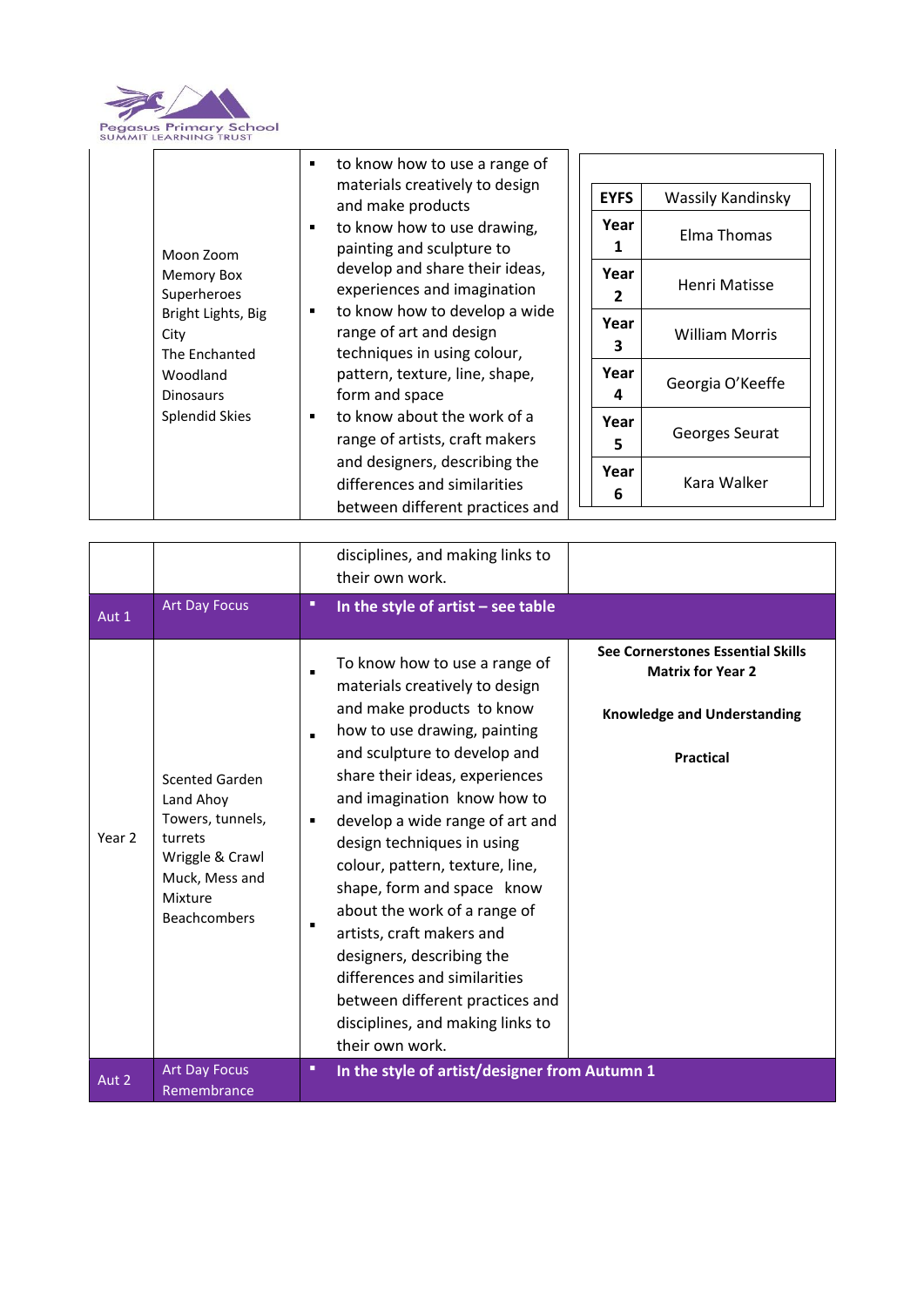

|        |                       | ٠              | Know about great artists,        | See Cornerstones Essential Skills  |
|--------|-----------------------|----------------|----------------------------------|------------------------------------|
|        |                       |                | architects and designers in      | <b>Matrix for Year 3</b>           |
|        |                       |                | history.                         |                                    |
|        |                       | п              | Know how to use technology       | <b>Knowledge and Understanding</b> |
|        |                       |                | to create images-ipads Know      |                                    |
|        |                       | ٠              | about urban                      | <b>Practical</b>                   |
|        |                       |                | artists/sculptures - e.g. Banksy |                                    |
|        |                       | $\blacksquare$ | Know graffiti techniques Know    |                                    |
|        |                       | п              | sketching techniques - local     |                                    |
|        |                       |                | monuments/national               |                                    |
|        |                       |                | monuments                        |                                    |
|        |                       | $\blacksquare$ | Know about urban art in Europe   |                                    |
|        |                       |                | - Berlin Wall                    |                                    |
|        |                       | ٠              | know how to create sketch        |                                    |
|        |                       |                | books to record their            |                                    |
| Year 3 | <b>Urban Pioneers</b> |                | observations and use them to     |                                    |
|        | (Art Focus)           |                | review and revisit ideas         |                                    |
|        |                       | ٠              | know how to improve their        |                                    |
|        |                       |                | mastery of art and design        |                                    |
|        |                       |                | techniques, including drawing,   |                                    |
|        |                       |                | painting and sculpture with a    |                                    |
|        |                       |                | range of materials [for example, |                                    |
|        |                       |                | pencil, charcoal, paint, clay]   |                                    |

|     |                                                                                                                            |   | know about great artists, architects and<br>designers in history.                                                                                                                                                                                                                                                                                                                |
|-----|----------------------------------------------------------------------------------------------------------------------------|---|----------------------------------------------------------------------------------------------------------------------------------------------------------------------------------------------------------------------------------------------------------------------------------------------------------------------------------------------------------------------------------|
|     | <b>Mighty Metals</b><br>Gods & Mortals<br><b>Tribal Tales</b><br><b>Tremors</b><br>Scrumdiddlyumptios<br>Heroes & Villains |   | know how to create sketch books to<br>record their observations and use them<br>to review and revisit ideas know how to<br>improve their mastery of art and design<br>techniques, including drawing, painting<br>and sculpture with a range of materials<br>[for example, pencil, charcoal, paint,<br>clay]<br>know about great artists, architects and<br>designers in history. |
| Sp1 | <b>Art Day Focus</b>                                                                                                       | п | In the style of artist/designer see table below                                                                                                                                                                                                                                                                                                                                  |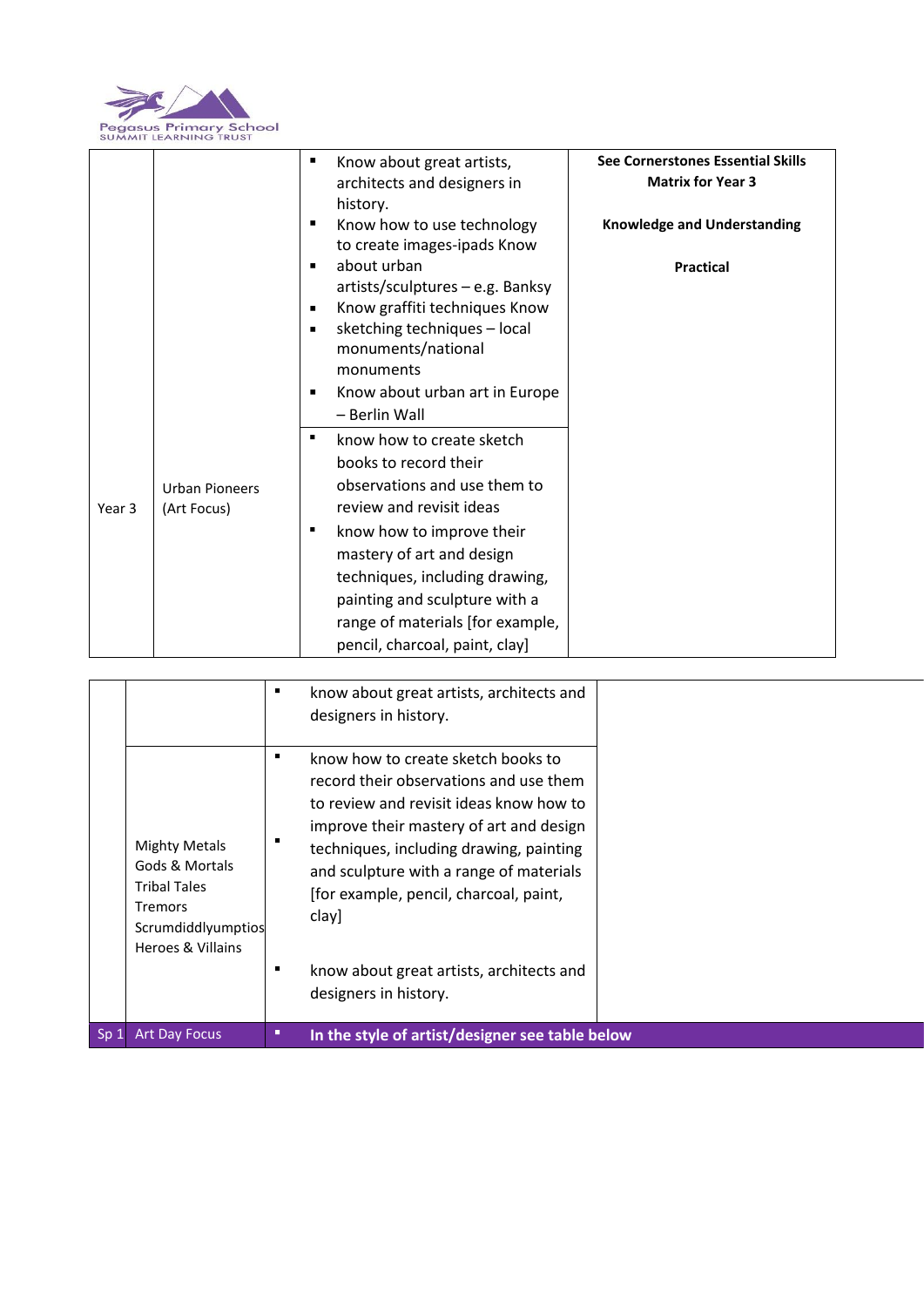

| Year<br>4       | Potions<br><b>Blue Abys</b><br>I am Warrior<br>Misty Mountain<br>Sienna<br><b>Traders &amp; Raiders</b><br>Burps, Bottoms &<br>Bile<br>Road Trip USA | Know how to create sketch books to<br>record their observations and use them<br>Е<br>to review and revisit ideas know how to<br>improve their mastery of art and design<br>techniques, including drawing, painting<br>٠<br>and sculpture with a range of materials<br>[for example, pencil, charcoal, paint,<br>clay] know about great artists,<br>architects and designers in history.<br>٠ | Etel Adnan<br><b>EYFS</b><br>Year<br>1<br>Van Gough<br>Andy Goldsworthy<br>Year<br>2                 |
|-----------------|------------------------------------------------------------------------------------------------------------------------------------------------------|----------------------------------------------------------------------------------------------------------------------------------------------------------------------------------------------------------------------------------------------------------------------------------------------------------------------------------------------------------------------------------------------|------------------------------------------------------------------------------------------------------|
|                 |                                                                                                                                                      |                                                                                                                                                                                                                                                                                                                                                                                              | Year<br>3<br>Utagawa Hiroshige<br>Year<br>Joseph Purnell<br>4<br>Year<br>5<br>Henri Rousseau<br>Year |
|                 |                                                                                                                                                      |                                                                                                                                                                                                                                                                                                                                                                                              | Paul Gauguin<br>6                                                                                    |
| Sp <sub>2</sub> | <b>Art Day Focus</b><br>Landscapes                                                                                                                   | п<br>In the style of artist/designer from Spring 1                                                                                                                                                                                                                                                                                                                                           |                                                                                                      |
| Year<br>5       | <b>Beast Creator</b><br><b>Star Gazers</b><br>Pharaohs<br>Peasants, Princes<br>and Paupers Off<br>With Her Head<br>Scream Machine<br>Davy Lamps      | ٠<br>Know how to create sketch books to<br>record their observations and use<br>them to review and revisit ideas know<br>how to improve their mastery of art<br>٠<br>and design techniques, including<br>drawing,                                                                                                                                                                            |                                                                                                      |
|                 |                                                                                                                                                      | painting and sculpture with a range of<br>materials [for example,<br>pencil, charcoal, paint, clay]<br>know about great artists, architects and<br>٠<br>designers in history.                                                                                                                                                                                                                |                                                                                                      |
| $\mathbf{1}$    | Sum Art Day Focus                                                                                                                                    | In the style of artist/designer fro<br>п                                                                                                                                                                                                                                                                                                                                                     | m Summer 1                                                                                           |

**See Cornerstones Essential Skills** 

**See Cornerstones Essential Skills**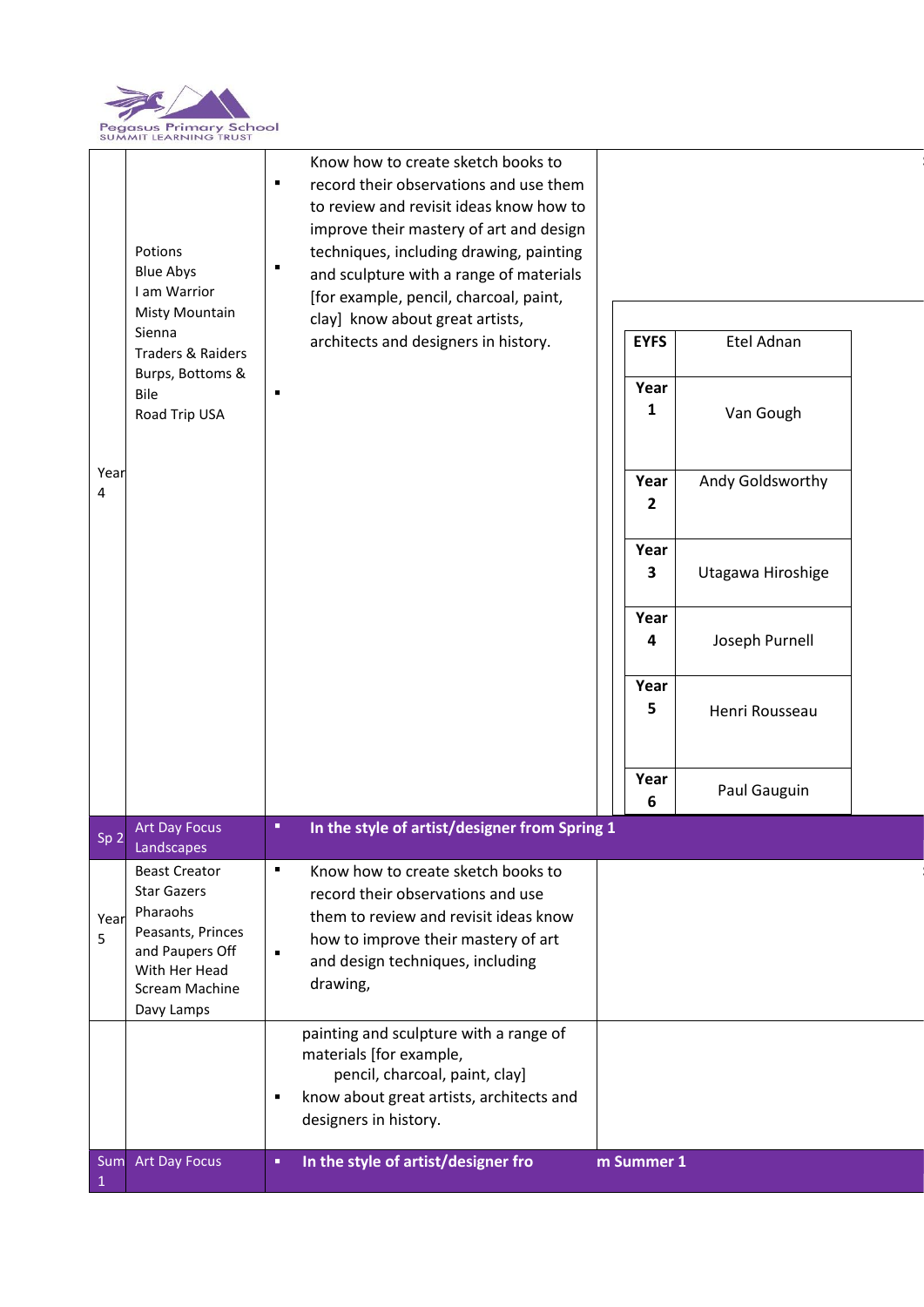

|                |                                                                                                                                     |                                                                                                                                                                                                                                                                                                                                                                                                                                        | <b>EYFS</b><br>Year 1<br>Year 2<br>Year 3<br>Year 4<br>Year 5 | Jackson Pollock<br>Piet Mondrian<br>Jill Townsley<br>Joan Miro<br>Eva Rothschild<br>Anish Kapoor                                                                                                                |  |  |  |
|----------------|-------------------------------------------------------------------------------------------------------------------------------------|----------------------------------------------------------------------------------------------------------------------------------------------------------------------------------------------------------------------------------------------------------------------------------------------------------------------------------------------------------------------------------------------------------------------------------------|---------------------------------------------------------------|-----------------------------------------------------------------------------------------------------------------------------------------------------------------------------------------------------------------|--|--|--|
|                |                                                                                                                                     |                                                                                                                                                                                                                                                                                                                                                                                                                                        | Year 6                                                        | Banksy                                                                                                                                                                                                          |  |  |  |
| $\overline{2}$ | Sum Art Day Focus<br>Olympics                                                                                                       |                                                                                                                                                                                                                                                                                                                                                                                                                                        | <b>Famous Artists</b>                                         |                                                                                                                                                                                                                 |  |  |  |
| Year<br>6      | <b>Gallery Rebels</b><br>(Art Focus)                                                                                                | $\blacksquare$<br>П<br>$\blacksquare$<br>$\blacksquare$<br>$\blacksquare$<br>$\blacksquare$                                                                                                                                                                                                                                                                                                                                            | e.g. Salvador Dali<br><b>Research Artists</b>                 | To know about a local artist<br>To know about Impressionism -<br>e.g. Paul Cezanne<br>To know about Expressionism -<br>e.g. Mary Wigman<br>To know about Surrealism -<br>To know about Automatic Drawing - e.g. |  |  |  |
|                | Hola Mexico<br><b>Fallen Fields</b><br>Frozen Kingdom<br>Revolution<br>Child's War<br>Darwins Delight<br><b>Blood Heart</b><br>I.D. | Know how to create sketch books to<br>$\blacksquare$<br>record their observations and use them to<br>review and revisit ideas<br>know how to improve their mastery of art<br>$\blacksquare$<br>and design techniques, including drawing,<br>painting and sculpture with a range of<br>materials [for example,<br>pencil, charcoal, paint, clay]<br>know about great artists, architects and<br>$\blacksquare$<br>designers in history. |                                                               |                                                                                                                                                                                                                 |  |  |  |